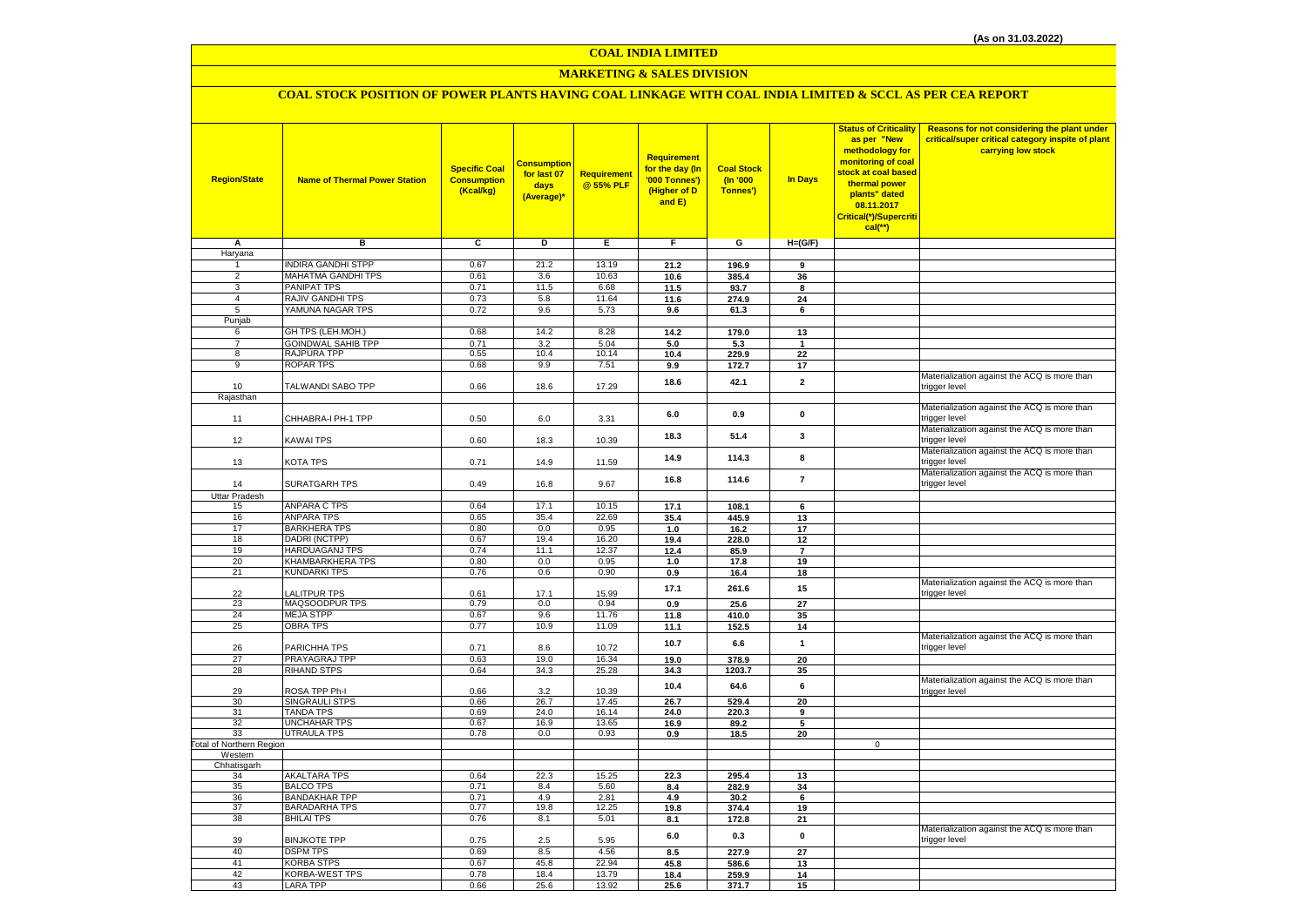### **MARKETING & SALES DIVISION**

### **COAL STOCK POSITION OF POWER PLANTS HAVING COAL LINKAGE WITH COAL INDIA LIMITED & SCCL AS PER CEA REPORT**

| <b>Region/State</b>    | <b>Name of Thermal Power Station</b>         | <b>Specific Coal</b><br><b>Consumption</b><br>(Kcal/kg) | <mark>Consumption</mark><br>for last 07<br>days<br>(Average)* | <b>Requirement</b><br>@ 55% PLF | <b>Requirement</b><br>for the day (In<br>'000 Tonnes')<br>(Higher of D<br>and E) | <b>Coal Stock</b><br>(In '000<br>Tonnes') | <b>In Days</b>          | <b>Status of Criticality</b><br>as per "New<br>methodology for<br>monitoring of coal<br>stock at coal based<br>thermal power<br>plants" dated<br>08.11.2017<br>Critical(*)/Supercriti<br>$cal$ (**) | Reasons for not considering the plant under<br>critical/super critical category inspite of plant<br>carrying low stock |
|------------------------|----------------------------------------------|---------------------------------------------------------|---------------------------------------------------------------|---------------------------------|----------------------------------------------------------------------------------|-------------------------------------------|-------------------------|-----------------------------------------------------------------------------------------------------------------------------------------------------------------------------------------------------|------------------------------------------------------------------------------------------------------------------------|
| А                      | в                                            | c                                                       | Þ                                                             | Е                               | F                                                                                | G                                         | $H=(G/F)$               |                                                                                                                                                                                                     |                                                                                                                        |
|                        |                                              |                                                         |                                                               |                                 | 6.3                                                                              | 0.0                                       | 0                       |                                                                                                                                                                                                     | Materialization against the ACQ is more than                                                                           |
| 44                     | <b>NAWAPARA TPP</b>                          | 0.79                                                    | 2.8                                                           | 6.28                            |                                                                                  |                                           |                         |                                                                                                                                                                                                     | trigger level                                                                                                          |
| 45                     | <b>PATHADI TPP</b>                           | 0.65                                                    | 8.1                                                           | 5.18                            | 8.1                                                                              | 146.1                                     | 18                      |                                                                                                                                                                                                     |                                                                                                                        |
| 46                     | SIPAT STPS                                   | 0.68                                                    | 34.6                                                          | 26.62                           | 34.6                                                                             | 606.6                                     | 18                      |                                                                                                                                                                                                     |                                                                                                                        |
| 47                     | <b>TAMNAR TPP</b>                            | 0.84                                                    | 27.8                                                          | 26.52                           | 27.8                                                                             | 118.1                                     | 4                       |                                                                                                                                                                                                     | Materialization against the ACQ is more than<br>trigger level                                                          |
|                        |                                              |                                                         |                                                               |                                 | 24.2                                                                             | 200.8                                     | 8                       |                                                                                                                                                                                                     | Materialization against the ACQ is more than                                                                           |
| 48<br>Gujarat          | <b>JCHPINDA TPP</b>                          | 0.75                                                    | 24.2                                                          | 14.22                           |                                                                                  |                                           |                         |                                                                                                                                                                                                     | trigger level                                                                                                          |
|                        |                                              |                                                         |                                                               |                                 |                                                                                  |                                           |                         |                                                                                                                                                                                                     | Materialization against the ACQ is more than                                                                           |
| 49                     | <b>GANDHI NAGAR TPS</b>                      | 0.69                                                    | 8.8                                                           | 5.71                            | 8.8                                                                              | 121.6                                     | 14                      |                                                                                                                                                                                                     | trigger level                                                                                                          |
| 50                     | SABARMATI (D-F STATIONS)                     | 0.57                                                    | 4.9                                                           | 2.74                            | 4.9                                                                              | 31.0                                      | #REF!                   |                                                                                                                                                                                                     |                                                                                                                        |
| 51                     | UKAI TPS                                     | 0.67                                                    | 16.3                                                          | 9.85                            | 16.3                                                                             | 97.0                                      | 6                       |                                                                                                                                                                                                     | Materialization against the ACQ is more than<br>trigger level                                                          |
| 52                     | <b>WANAKBORI TPS</b>                         | 0.67                                                    | 25.2                                                          | 20.22                           | 25.2                                                                             | 55.2                                      | $\mathbf{2}$            |                                                                                                                                                                                                     | Materialization against the ACQ is more than<br>trigger level                                                          |
| Madhya Pradesh         |                                              |                                                         |                                                               |                                 |                                                                                  |                                           |                         |                                                                                                                                                                                                     |                                                                                                                        |
| 53                     | AMARKANTAK EXT TPS                           | 0.65                                                    | 2.7                                                           | 1.80                            | 2.7                                                                              | 44.4                                      | 16                      |                                                                                                                                                                                                     |                                                                                                                        |
| 54<br>55               | <b>ANUPPUR TPP</b><br><b>BINA TPS</b>        | 0.65<br>0.74                                            | 14.3<br>7.6                                                   | 10.31<br>4.88                   | 14.3<br>7.6                                                                      | 326.0<br>53.2                             | 23<br>$\overline{7}$    |                                                                                                                                                                                                     |                                                                                                                        |
|                        |                                              |                                                         |                                                               |                                 |                                                                                  |                                           |                         |                                                                                                                                                                                                     | Materialization against the ACQ is more than                                                                           |
| 56                     | GADARWARA TPP                                | 0.66                                                    | 20.6                                                          | 13.93                           | 20.6                                                                             | 90.3                                      | $\overline{\mathbf{4}}$ |                                                                                                                                                                                                     | trigger level<br>Materialization against the ACQ is more than                                                          |
| 57                     | KHARGONE STPP                                | 0.60                                                    | 9.1                                                           | 10.45                           | 10.4                                                                             | 156.1                                     | 15                      |                                                                                                                                                                                                     | trigger level                                                                                                          |
| 58                     | SANJAY GANDHI TPS                            | 0.82                                                    | 18.0                                                          | 14.57                           | 18.0                                                                             | 54.3                                      | 3                       |                                                                                                                                                                                                     | Non payment of dues                                                                                                    |
| 59                     | SATPURA TPS                                  | 0.67                                                    | 7.2                                                           | 11.79                           | 11.8                                                                             | 22.2                                      | $\overline{2}$          |                                                                                                                                                                                                     | Non Payment of Dues                                                                                                    |
| 60                     | <b>SEIONI TPP</b>                            | 0.64                                                    | 7.7                                                           | 5.06                            | 7.7                                                                              | 159.3                                     | 21                      |                                                                                                                                                                                                     |                                                                                                                        |
| 61                     | SHREE SINGAJI TPP<br><b>VINDHYACHAL STPS</b> | 0.71<br>0.69                                            | 23.5                                                          | 23.50<br>43.60                  | 23.5                                                                             | 85.4                                      | $\overline{\mathbf{4}}$ |                                                                                                                                                                                                     | Non Payment of Dues                                                                                                    |
| 62<br>Maharashtra      |                                              |                                                         | 53.1                                                          |                                 | 53.1                                                                             | 1606.6                                    | 30                      |                                                                                                                                                                                                     |                                                                                                                        |
|                        |                                              |                                                         |                                                               |                                 |                                                                                  |                                           |                         |                                                                                                                                                                                                     | Materialization against the ACQ is more than                                                                           |
| 63                     | AMRAVATI TPS                                 | 0.62                                                    | 15.8                                                          | 11.07                           | 15.8                                                                             | 69.8                                      | $\overline{\mathbf{4}}$ |                                                                                                                                                                                                     | trigger level                                                                                                          |
| 64                     | <b>BHUSAWAL TPS</b>                          | 0.72                                                    | 15.0                                                          | 11.44                           | 15.0                                                                             | 35.3                                      | $\overline{2}$          |                                                                                                                                                                                                     | Non payment of dues                                                                                                    |
| 65                     | <b>BUTIBORI TPP</b>                          | 0.67                                                    | 0.0                                                           | 5.31                            | 5.3                                                                              | 59.7                                      | 11                      |                                                                                                                                                                                                     |                                                                                                                        |
| 66                     | CHANDRAPUR(MAHARASHTRA) STPS                 | 0.78                                                    | 41.4                                                          | 30.17                           | 41.4                                                                             | 317.6                                     | 8                       |                                                                                                                                                                                                     | Non payment of dues                                                                                                    |
| 67                     | DAHANU TPS                                   | 0.62                                                    | $6.7\,$                                                       | 4.09                            | 6.7                                                                              | 0.6                                       | $\pmb{0}$               |                                                                                                                                                                                                     | Materialization against the ACQ is more than<br>trigger level                                                          |
| 68                     | DHARIWAL TPP                                 | 0.67                                                    | 7.3                                                           | 5.34                            | 7.3                                                                              | 76.1                                      | 10                      |                                                                                                                                                                                                     | Materialization against the ACQ is more than<br>trigger level                                                          |
| 69                     | <b>GMR WARORA TPS</b>                        | 0.67                                                    | 8.6                                                           | 5.29                            | 8.6                                                                              | 12.3                                      | $\mathbf{1}$            |                                                                                                                                                                                                     | Materialization against the ACQ is more than<br>trigger level                                                          |
| 70                     | KHAPARKHEDA TPS                              | 0.89                                                    | 21.0                                                          | 15.72                           | 21.0                                                                             | 175.9                                     | 8                       |                                                                                                                                                                                                     |                                                                                                                        |
| 71                     | KORADI TPS                                   | 0.76                                                    | 26.9                                                          | 22.08                           | 26.9                                                                             | 56.3                                      | $\mathbf{2}$            |                                                                                                                                                                                                     | Non payment of dues                                                                                                    |
| 72<br>73               | <b>MAUDA TPS</b><br><b>NASIK TPS</b>         | 0.70<br>0.81                                            | 24.3<br>5.5                                                   | 21.29<br>6.72                   | 24.3                                                                             | 163.4                                     | $\overline{7}$          |                                                                                                                                                                                                     | Non payment of dues                                                                                                    |
| 74                     | PARAS TPS                                    | 0.74                                                    | 6.8                                                           | 4.90                            | 6.7<br>6.8                                                                       | 27.8<br>21.3                              | 4<br>3                  |                                                                                                                                                                                                     | Non payment of dues                                                                                                    |
| 75                     | <b>PARLITPS</b>                              | 0.67                                                    | 5.9                                                           | 6.65                            | 6.7                                                                              | 35.9                                      | 5                       |                                                                                                                                                                                                     | Non payment of dues                                                                                                    |
| 76                     | <b>SOLAPUR STPS</b>                          | 0.56                                                    | 17.6                                                          | 9.73                            | 17.6                                                                             | 30.9                                      | $\overline{2}$          |                                                                                                                                                                                                     | Materialization against the ACQ is more than<br>trigger level                                                          |
| 77                     | <b>TIRORA TPS</b>                            | 0.66                                                    | 46.5                                                          | 28.73                           | 46.5                                                                             | 205.5                                     | $\overline{\mathbf{4}}$ |                                                                                                                                                                                                     | Materialization against the ACQ is more than<br>trigger level                                                          |
| 78                     | WARDHA WARORA TPP                            | 0.66                                                    | 4.0                                                           | 4.71                            | 4.7                                                                              | 183.1                                     | 39                      |                                                                                                                                                                                                     |                                                                                                                        |
| otal of Western Region |                                              |                                                         |                                                               |                                 |                                                                                  |                                           |                         | $\mathbf 0$                                                                                                                                                                                         |                                                                                                                        |
| Southern               |                                              |                                                         |                                                               |                                 |                                                                                  |                                           |                         |                                                                                                                                                                                                     |                                                                                                                        |
| Andhra Pradesh         |                                              |                                                         |                                                               |                                 |                                                                                  |                                           |                         |                                                                                                                                                                                                     | Materialization against the ACQ is more than                                                                           |
| 79                     | DAMODARAM SANJEEVAIAH TPS                    | 0.66                                                    | 11.3                                                          | 13.85                           | 13.8                                                                             | 61.8                                      | $\overline{\mathbf{4}}$ |                                                                                                                                                                                                     | trigger level                                                                                                          |
| 80                     | Dr. N.TATA RAO TPS                           | 0.77                                                    | 29.8                                                          | 17.90                           | 29.8                                                                             | 41.0                                      | $\mathbf{1}$            |                                                                                                                                                                                                     | Materialization against the ACQ is more than<br>trigger level                                                          |
| 81                     | PAINAMPURAM TPP                              | 0.59                                                    | 19.8                                                          | 10.21                           | 19.8                                                                             | 97.9                                      | 5                       |                                                                                                                                                                                                     |                                                                                                                        |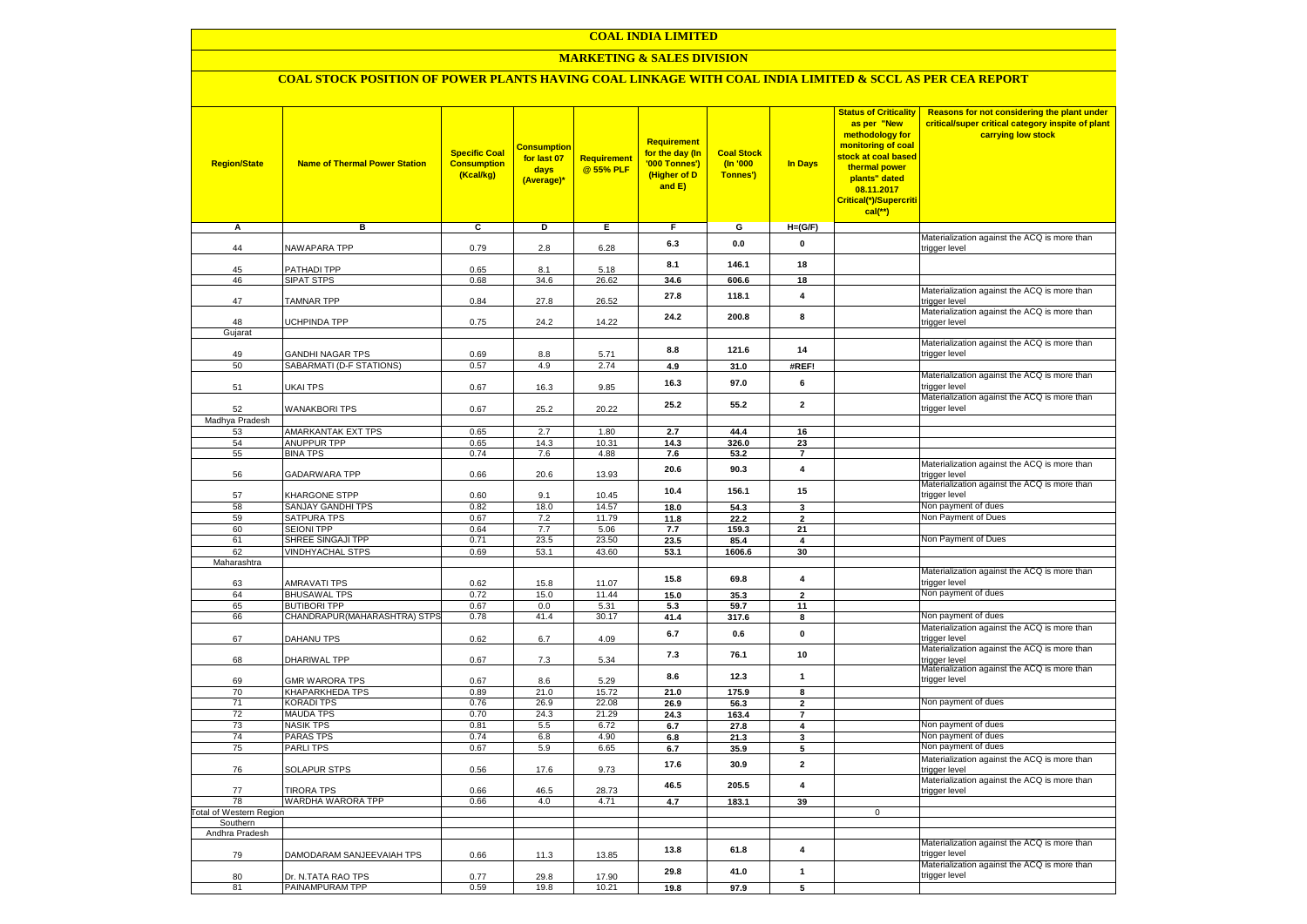### **MARKETING & SALES DIVISION**

# **COAL STOCK POSITION OF POWER PLANTS HAVING COAL LINKAGE WITH COAL INDIA LIMITED & SCCL AS PER CEA REPORT**

| <b>Region/State</b>                    | <b>Name of Thermal Power Station</b>                | <b>Specific Coal</b><br><b>Consumption</b><br>(Kcal/kg) | <b>Consumption</b><br>for last 07<br>days<br>(Average)* | Requirement<br>@ 55% PLF | Requirement<br>for the day (In<br>'000 Tonnes')<br>(Higher of D<br>and E) | <b>Coal Stock</b><br>$($ ln '000<br>Tonnes') | In Days                 | <b>Status of Criticality</b><br>as per "New<br>methodology for<br>monitoring of coal<br>stock at coal based<br>thermal power<br>plants" dated<br>08.11.2017<br>Critical(*)/Supercriti<br>$cal$ (**) | Reasons for not considering the plant under<br>critical/super critical category inspite of plant<br>carrying low stock |
|----------------------------------------|-----------------------------------------------------|---------------------------------------------------------|---------------------------------------------------------|--------------------------|---------------------------------------------------------------------------|----------------------------------------------|-------------------------|-----------------------------------------------------------------------------------------------------------------------------------------------------------------------------------------------------|------------------------------------------------------------------------------------------------------------------------|
| Α                                      | в                                                   | c                                                       | Þ                                                       | Ε                        | F                                                                         | G                                            | $H=(G/F)$               |                                                                                                                                                                                                     | Materialization against the ACQ is more than                                                                           |
| 82                                     | RAYALASEEMA TPS                                     | 0.76                                                    | 18.0                                                    | 16.60                    | 18.0                                                                      | 32.4                                         | $\mathbf{2}$            |                                                                                                                                                                                                     | trigger level                                                                                                          |
| 83                                     | <b>SIMHADRI</b>                                     | 0.78                                                    | 31.8                                                    | 20.54                    | 31.8                                                                      | 299.5                                        | 9                       |                                                                                                                                                                                                     |                                                                                                                        |
| 84                                     | SGPL TPP                                            | 0.53                                                    | 16.7                                                    | 9.26                     | 16.7                                                                      | 18.1                                         | $\mathbf{1}$            |                                                                                                                                                                                                     | Materialization against the ACQ is more than<br>trigger level                                                          |
| 85                                     | <b>VIZAG TPP</b>                                    | 0.67                                                    | 6.8                                                     | 9.20                     | 9.2                                                                       | 33.7                                         | $\overline{4}$          |                                                                                                                                                                                                     |                                                                                                                        |
| Karnataka                              |                                                     |                                                         |                                                         |                          | 16.1                                                                      | 64.7                                         | 4                       |                                                                                                                                                                                                     | Materialization against the ACQ is more than                                                                           |
| 86                                     | <b>BELLARY TPS</b>                                  | 0.63                                                    | 16.1                                                    | 14.23                    |                                                                           |                                              |                         |                                                                                                                                                                                                     | trigger level<br>Materialization against the ACQ is more than                                                          |
| 87                                     | KUDGI STPP                                          | 0.63                                                    | 26.2                                                    | 19.90                    | 26.2                                                                      | 46.5                                         | $\overline{2}$          |                                                                                                                                                                                                     | trigger level                                                                                                          |
| 88                                     | RAICHUR TPS                                         | 0.66                                                    | 13.5                                                    | 14.98                    | 15.0                                                                      | 59.4                                         | $\overline{\mathbf{4}}$ |                                                                                                                                                                                                     | Materialization against the ACQ is more than<br>trigger level                                                          |
| 89                                     | <b>YERMARUS TPP</b>                                 | 0.62                                                    | 13.9                                                    | 13.09                    | 13.9                                                                      | 7.4                                          | $\mathbf{1}$            |                                                                                                                                                                                                     | Materialization against the ACQ is more than<br>trigger level                                                          |
| <b>Tamil Nadu</b>                      |                                                     |                                                         |                                                         |                          |                                                                           |                                              |                         |                                                                                                                                                                                                     |                                                                                                                        |
| 90                                     | <b>METTUR TPS</b>                                   | 0.81                                                    | 11.7                                                    | 8.98                     | 11.7                                                                      | 23.6                                         | $\overline{2}$          |                                                                                                                                                                                                     | Materialization against the ACQ is more than<br>trigger level                                                          |
|                                        |                                                     |                                                         |                                                         |                          | 7.7                                                                       | 50.1                                         | $\overline{7}$          |                                                                                                                                                                                                     | Materialization against the ACQ is more than                                                                           |
| 91                                     | METTUR TPS - II                                     | 0.78                                                    | 7.7                                                     | 6.16                     |                                                                           |                                              | $\overline{4}$          |                                                                                                                                                                                                     | trigger level<br>Materialization against the ACQ is more than                                                          |
| 92                                     | NORTH CHENNAI TPS                                   | 0.82                                                    | 30.4                                                    | 19.78                    | 30.4                                                                      | 111.7                                        |                         |                                                                                                                                                                                                     | trigger level<br>Materialization against the ACQ is more than                                                          |
| 93                                     | <b>TUTICORIN TPS</b>                                | 0.96                                                    | 12.9                                                    | 13.31                    | 13.3                                                                      | 51.5                                         | $\overline{4}$          |                                                                                                                                                                                                     | trigger level                                                                                                          |
| 94                                     | <b>VALLUR TPP</b>                                   | 0.72                                                    | 24.4                                                    | 14.26                    | 24.4                                                                      | 159.1                                        | $\overline{7}$          |                                                                                                                                                                                                     |                                                                                                                        |
| Telangana<br>95                        | <b>BHADRADRI TPP</b>                                | 0.69                                                    | 13.0                                                    | 9.83                     | 13.0                                                                      | 106.7                                        | 8                       |                                                                                                                                                                                                     |                                                                                                                        |
| 96                                     | KAKATIYA TPS                                        | 0.57                                                    | 14.5                                                    | 8.33                     | 14.5                                                                      | 113.1                                        | 8                       |                                                                                                                                                                                                     |                                                                                                                        |
| 97                                     | KOTHAGUDEM TPS (NEW)                                | 0.64                                                    | 13.9                                                    | 8.46                     | 13.9                                                                      | 103.6                                        | $\overline{7}$          |                                                                                                                                                                                                     |                                                                                                                        |
| 98                                     | KOTHAGUDEM TPS (STAGE-7)                            | 0.50                                                    | 9.1                                                     | 5.23                     | 9.1                                                                       | 86.3                                         | 9                       |                                                                                                                                                                                                     |                                                                                                                        |
| 99                                     | <b>RAMAGUNDEM STPS</b>                              | 0.62                                                    | 33.9                                                    | 21.33                    | 33.9                                                                      | 222.2                                        | $\overline{7}$          |                                                                                                                                                                                                     |                                                                                                                        |
| 100                                    | <b>RAMAGUNDEM-B TPS</b>                             | 0.77                                                    | 0.7                                                     | 0.64                     | 0.7                                                                       | 9.1                                          | 13                      |                                                                                                                                                                                                     |                                                                                                                        |
| 101<br><b>Total of Southern Region</b> | <b>SINGARENI TPP</b>                                | 0.58                                                    | 15.7                                                    | 9.12                     | 15.7                                                                      | 118.5                                        | 8                       | $\mathbf 0$                                                                                                                                                                                         |                                                                                                                        |
| Eastern                                |                                                     |                                                         |                                                         |                          |                                                                           |                                              |                         |                                                                                                                                                                                                     |                                                                                                                        |
| Bihar                                  |                                                     |                                                         |                                                         |                          |                                                                           |                                              |                         |                                                                                                                                                                                                     |                                                                                                                        |
| 102                                    | <b>BARAUNI TPS</b>                                  | 0.63                                                    | 4.4                                                     | 5.90                     | 5.9                                                                       | 140.9                                        | 24                      |                                                                                                                                                                                                     |                                                                                                                        |
| 103                                    | <b>BARHI</b>                                        | 0.67                                                    | 8.4                                                     | 5.84                     | 8.4                                                                       | 129.8                                        | 15                      |                                                                                                                                                                                                     |                                                                                                                        |
| 104                                    | <b>BARH II</b>                                      | 0.67                                                    | 16.9                                                    | 11.67                    | 16.9                                                                      | 259.5                                        | 15                      |                                                                                                                                                                                                     |                                                                                                                        |
| 105                                    | KAHALGAON TPS                                       | 0.80                                                    | 28.0                                                    | 24.62                    | 28.0                                                                      | 206.6                                        | $\overline{7}$          |                                                                                                                                                                                                     | Materialization against the ACQ is more than<br>trigger level                                                          |
| 106                                    | MUZAFFARPUR TPS                                     | 0.77                                                    | 5.5                                                     | 3.95                     | 5.5                                                                       | 73.0                                         | 13                      |                                                                                                                                                                                                     | Materialization against the ACQ is more than<br>trigger level                                                          |
| 107                                    | <b>NABINAGAR STPP</b>                               | 0.58                                                    | 18.9                                                    | 10.14                    | 18.9                                                                      | 284.3                                        | 15                      |                                                                                                                                                                                                     |                                                                                                                        |
| 108                                    | <b>NABINAGAR TPP</b>                                | 0.69                                                    | 14.8                                                    | 9.06                     | 14.8                                                                      | 98.6                                         | $\overline{7}$          |                                                                                                                                                                                                     |                                                                                                                        |
| Jharkhand                              |                                                     |                                                         |                                                         |                          |                                                                           |                                              |                         |                                                                                                                                                                                                     |                                                                                                                        |
| 109                                    | BOKARO TPS `A` EXP                                  | 0.57                                                    | 6.6                                                     | 3.78                     | 6.6                                                                       | 262.4                                        | 40                      |                                                                                                                                                                                                     |                                                                                                                        |
| 110                                    | CHANDRAPURA(DVC) TPS                                | 0.61                                                    | 6.2                                                     | 4.06                     | 6.2                                                                       | 162.0                                        | 26                      |                                                                                                                                                                                                     |                                                                                                                        |
| 111<br>112                             | JOJOBERA TPS<br>KODARMA TPP                         | 0.69<br>0.62                                            | 3.4<br>13.7                                             | 2.18<br>8.23             | 3.4<br>13.7                                                               | 85.1                                         | 25<br>12                |                                                                                                                                                                                                     |                                                                                                                        |
|                                        |                                                     |                                                         |                                                         |                          | 6.1                                                                       | 165.6<br>43.2                                | $\overline{7}$          |                                                                                                                                                                                                     | Materialization against the ACQ is more than                                                                           |
| 113<br>114                             | <b>MAHADEV PRASAD STPP</b><br><b>MAITHON RB TPP</b> | 0.70<br>0.64                                            | 6.1<br>9.8                                              | 5.01<br>8.89             | 9.8                                                                       | 357.1                                        | 36                      |                                                                                                                                                                                                     | trigger level                                                                                                          |
|                                        |                                                     |                                                         |                                                         |                          | 4.7                                                                       | 36.5                                         | 8                       |                                                                                                                                                                                                     | Materialization against the ACQ is more than                                                                           |
| 115<br>Odisha                          | TENUGHAT TPS                                        | 0.75                                                    | 4.7                                                     | 4.16                     |                                                                           |                                              |                         |                                                                                                                                                                                                     | trigger level                                                                                                          |
| 116                                    | <b>DARLIPALI STPS</b>                               | 0.71                                                    | 27.5                                                    | 14.95                    | 27.5                                                                      | 392.7                                        | 14                      |                                                                                                                                                                                                     |                                                                                                                        |
| 117                                    | <b>DERANG TPP</b>                                   | 0.70                                                    | 18.0                                                    | 11.10                    | 18.0                                                                      | 1157.2                                       | 64                      |                                                                                                                                                                                                     |                                                                                                                        |
| 118                                    | <b>IB VALLEY TPS</b>                                | 0.83                                                    | 20.1                                                    | 19.16                    | 20.1                                                                      | 269.7                                        | 13                      |                                                                                                                                                                                                     |                                                                                                                        |
|                                        |                                                     |                                                         |                                                         |                          | 17.8                                                                      | 86.0                                         | 5                       |                                                                                                                                                                                                     | Materialization against the ACQ is more than                                                                           |
| 119                                    | KAMALANGA TPS                                       | 0.72                                                    | 17.8                                                    | 10.02                    |                                                                           |                                              |                         |                                                                                                                                                                                                     | trigger level                                                                                                          |